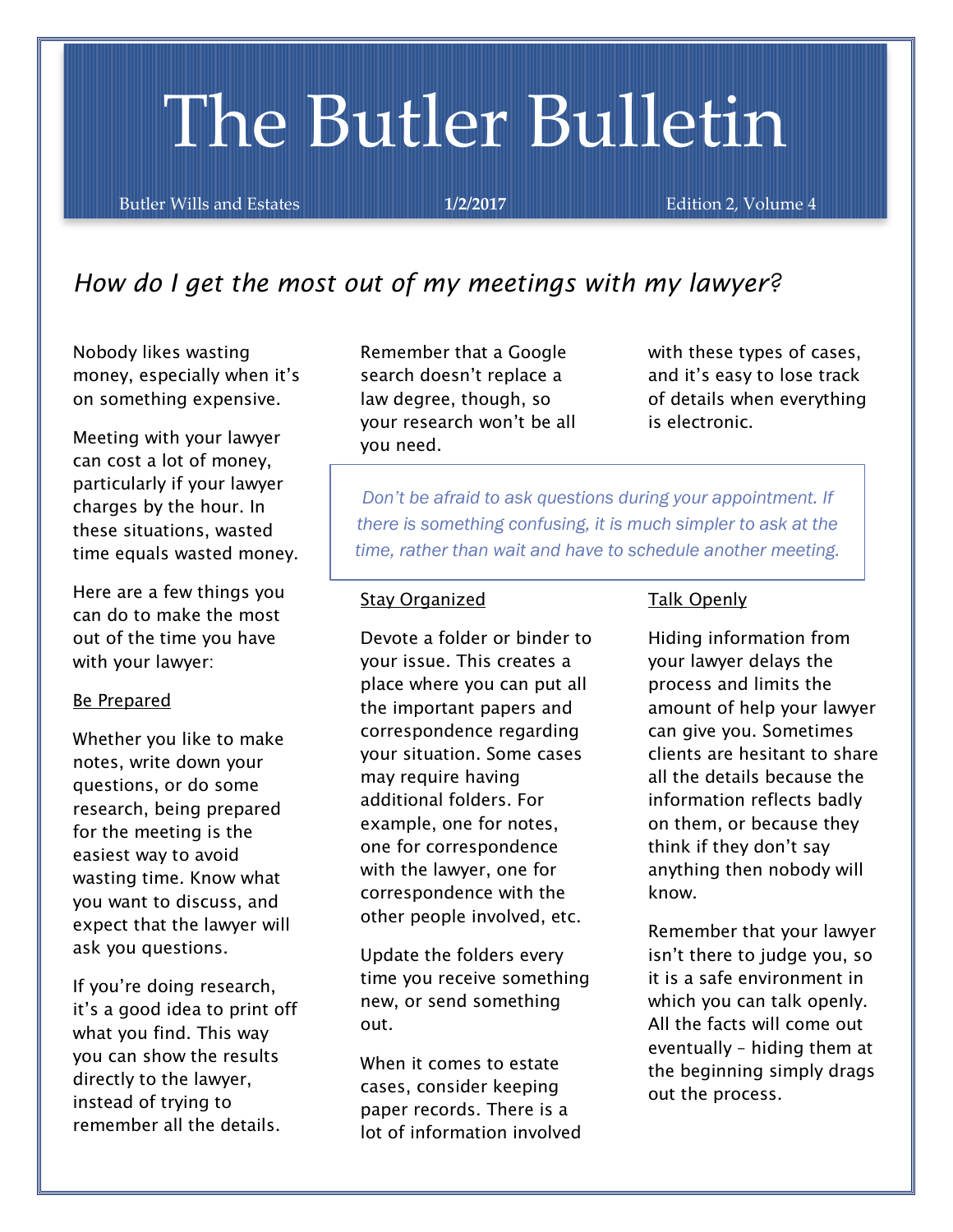# COMING SOON to our website

There are new and exciting additions coming to our website in 2017!

We've found that the best way to connect with our clients is to provide information in an accessible, easy to understand way. To make access to legal information about wills and estates more readily available, we're working on the following features:

#### 1 – Live Webinars

Several people from outside Newfoundland have reached out to us and asked if we host webinars. The live feed allows for more interaction so attendees can ask questions.

### 2 – New Online Seminars

If you want to learn about wills and estates while going at your own pace, try an online seminar. Once you register you can access the info as many times as you like. We're developing more topics about Enduring Powers of Attorney, Advance Healthcare Directives, and other estate law topics. We're also trying different platforms to have the seminars available for download right from our site.

#### 3 – Podcasts

With our new podcasts, you'll be able to tune in whenever you have time. We'll cover estate planning, business succession planning, elder financial abuse, mediation, executor duties, and much more.

We're looking for suggestions for topics. If you have an idea or a specific question you'd like to hear on a podcast, email [chelsea@butlerwillsandestates.com](mailto:chelsea@butlerwillsandestates.com) or send us a message using the live chat app at [www.butlerwillsandestates.com.](http://www.butlerwillsandestates.com/)

## **Estate Planning Failures of the Rich and Famous**

Just about everyone has heard of the movie *The Girl with the Dragon Tattoo.* This film was based on the novel by Stieg Larsson, and was the first installment of a series.

Larsson passed away in Stockholm in 2004 at the age of 50, leaving behind his father, brother, and long-time girlfriend. Unfortunately, Larsson did not have any sort of estate plan. As a result, his estate was set to be distributed between his father and brother.

This did not go over well with his girlfriend, Eva Gabrielsson. She had lived with Larsson for thirty years, and felt she was entitled to a share of his estate. The situation ended up in court, where Gabrielsson fought with Larsson's family for years.

Listen for us on VOCM weekdays at 1:30!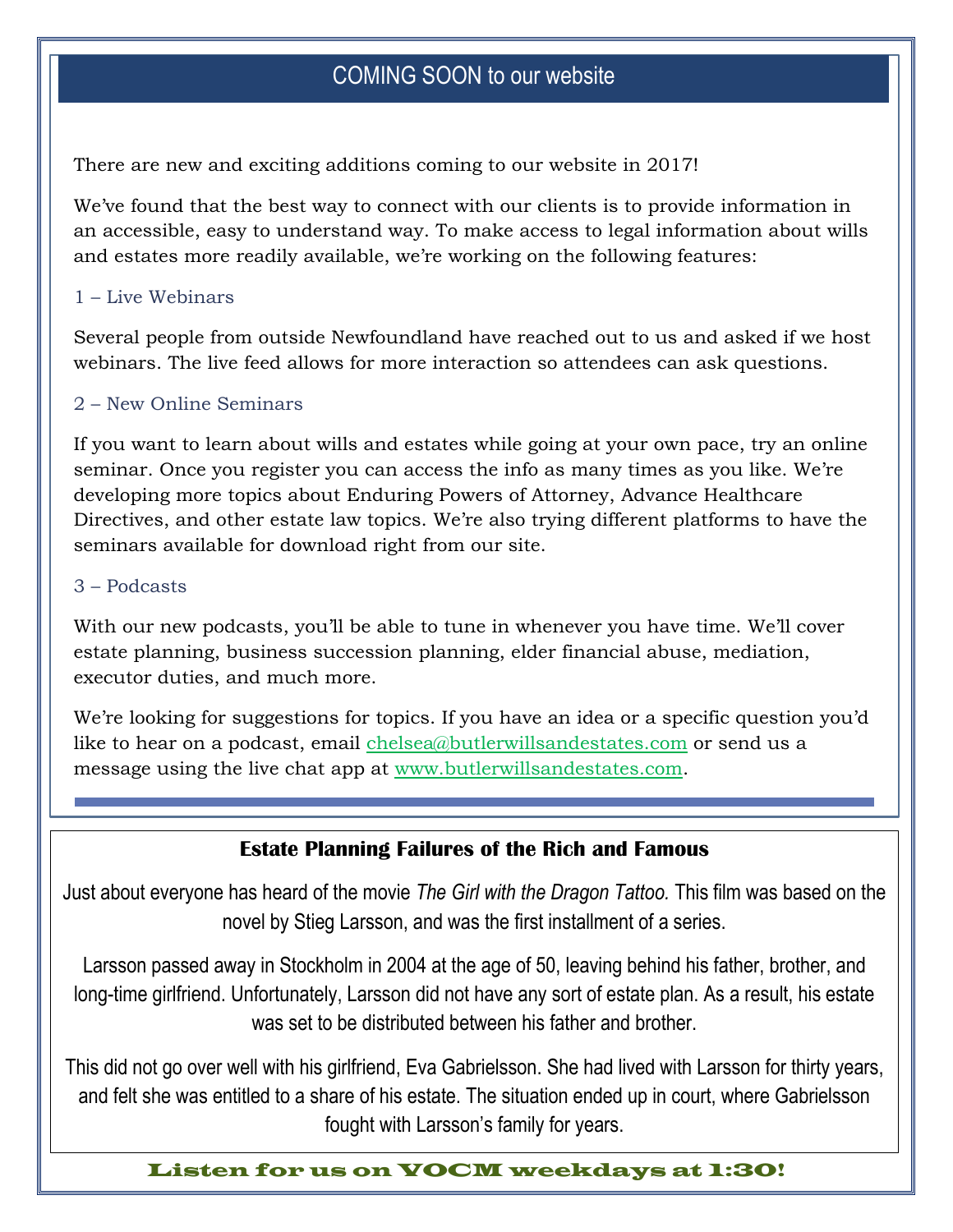**We've expanded our services!**

**Starting January 1, 2017, we will be offering new services. In addition to the wills and estates options we already have, we can now help you with estate litigation.** 

**Each situation will be assessed on a case by case basis. If you are in a situation with an estate that requires litigation, contact us to set up a consultation. If it something we are able to help you with, the fee for the consult will be rolled in to the final bill. In the event that it is not a case we can take, you will only be billed for a one-time consult.**

**Litigation is the only service we offer that is billed on an hourly rate.** 

## Three Best Rated Voted Us #1

Three Best Rated is an independent company that aims to find the top three businesses in each city. They have tons of categories, and Butler Wills and Estates has been selected as the top estate planning law firm in St. John's.

The criteria for the vote include client satisfaction, price, and the overall experience. We're proud to be voted #1, and we'll keep working hard to stay there.

Question from a reader

*"My mom left me her house in her will. Do I get to keep the stuff inside, too?"*

This is a very common question. Unless the will specifically says that you get to keep the contents, the answer is no. When you are left a house, you're left the title. You have inherited the building, not what's inside it. The contents would fall into the estate, and be divided amongst the beneficiaries according to the instructions for the estate.

The only way you would be permitted to keep the contents of the house is if the will specifically mentions the contents. This can include furniture, personal belongings, and general housewares such as dishes and linens. It can also include any valuables kept in the home that have not otherwise been mentioned in the will or a Memorandum.

## New Year's Resolution?  $\bullet$   $\bullet$   $\bullet$

It's that time of year again – we make all sorts of promises to ourselves that we know full well we won't keep.

The premise of the New Year's resolution is to start the new year off right by improving your life over the year before. Somehow, we manage to come up with all sorts of things we'd like to do (e.g. exercise more or learn a new language) and yet very few of us ever achieve these goals.

We've heard from almost every client that they have been meaning to get started on their estate planning for years. It's something a lot of people think about, and then life intervenes and it gets put on the back burner.

This year, make your estate planning a priority. Once it's done you'll have one less thing to think about, and the peace of mind that comes with knowing it has been taken care of.

To book an appointment or to ask questions,

call us at 221 5511 or email [chelsea@butlerwillsandestates.com](mailto:chelsea@butlerwillsandestates.com)

As always, our prices are listed at [www.butlerwillsandestates.com](http://www.butlerwillsandestates.com/)